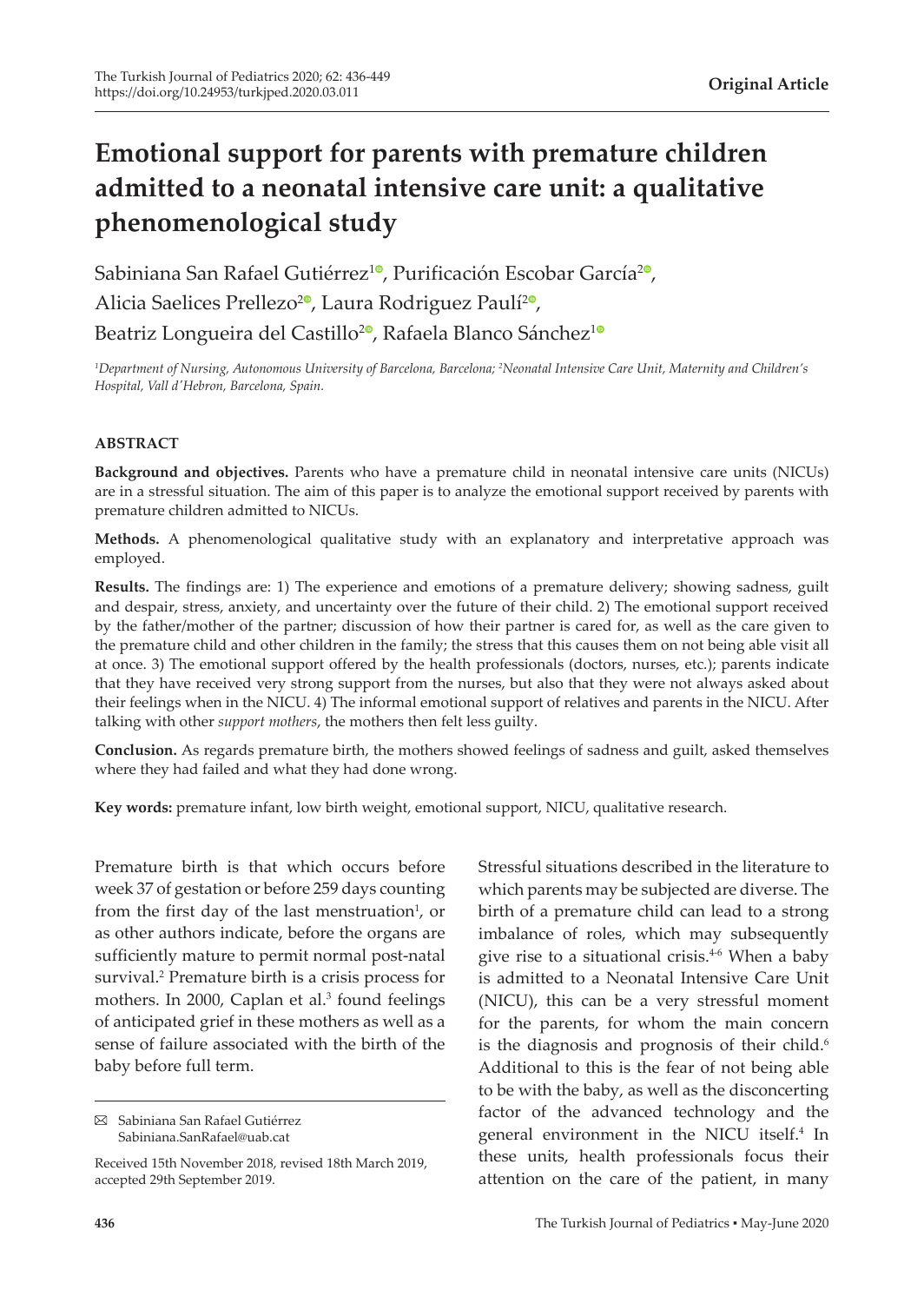cases ignoring the other family members.7

It should be remembered that the parents can be on an emotional roller-coaster, where the birth of the baby is presented as something surprising and unexpected, for which they were not prepared.<sup>8</sup>

Other stressors can be added to the experience of premature birth, such as the separation from contacts and friendships, loss of intimacy present in the home, in addition to conflict between couples that can end up in separation or divorce.<sup>9</sup>

In view of all this, emotional support is as a key factor in promoting an adaptive approach for mothers and fathers when faced with the birth of a premature child. On the other hand, the complex interactions among issues such as prematurity and paternity, the stressful nature of the environment, and personal circumstances give rise to a wide range of emotional responses.<sup>10</sup>

Several sources of emotional support to parents are described, among them, that of the nurses of the unit. In this respect, the majority of parents in the study by O'Brien et al. $6$ , reported having received a high level of support from the nurses in the Irish NICU. However, emotional support scored lowest in the functional support provided by the neonatal nursing staff. An important part of nurses' responsibility is to provide support to parents. After observing their child's condition, parents often start seeking hope and feel anxious when encouraging comments from nurses and doctors are not forthcoming; in this context, a sense of desperation is one of the most stressful factors reported by most parents, since any glimmer of hope provides them with the emotional strength to continue the struggle.<sup>5</sup>

The family-centered care of the Newborn Individualized Developmental Care and Assessment Program (NIDCAP) has in current times changed its aims towards ensuring a quality paradigm focusing on the means of promoting family well-being and on parents' participation from the birth of the child.<sup>8</sup>

Family-centered care in the NICU entails the active participation of both parents in the daily care of the premature newborn.<sup>8,11</sup> Its basic principles are dignity and respect, and sharing information $11$  This philosophy of care should therefore facilitate the establishment of individualized patient attention, meaning that the mother and father feel more secure, reducing anxiety by establishing a therapeutic relationship with the nursing team.<sup>12</sup>

Another source of emotional support is from other parents with premature infants admitted to the unit. These parents-friends (peers) are an aid for promoting an adaptive approach on the part of the parents. Mothers from a culture other than the prevailing one are often geographically distant from their own parents and members of their extended family. However, even when social support was available in their own language, mothers often experienced a feeling of failure, isolation, and a lack of understanding on the part of family and friends to whom they normally feel close. Instead of this usual support network, such mothers tend to talk with fathers-mothers-friends who have already had similar experiences to their own.<sup>10</sup>

We aimed to analyze the emotional support received by the parents with premature children admitted into the Neonatal Intensive Care Unit (NICU).

#### **Material and Methods**

#### *Design*

We present a phenomenological qualitative study having an explanatory and interpretative approach. It aims to determine the sources of emotional support for parents of premature infants and the importance that these parents give to such sources It facilitates the study of the phenomena in the natural context in which they are produced and to understand the corresponding social reality by sharing and interpreting the importance of the individuals involved.<sup>13</sup> The study sees the individual as integrated within the environment; the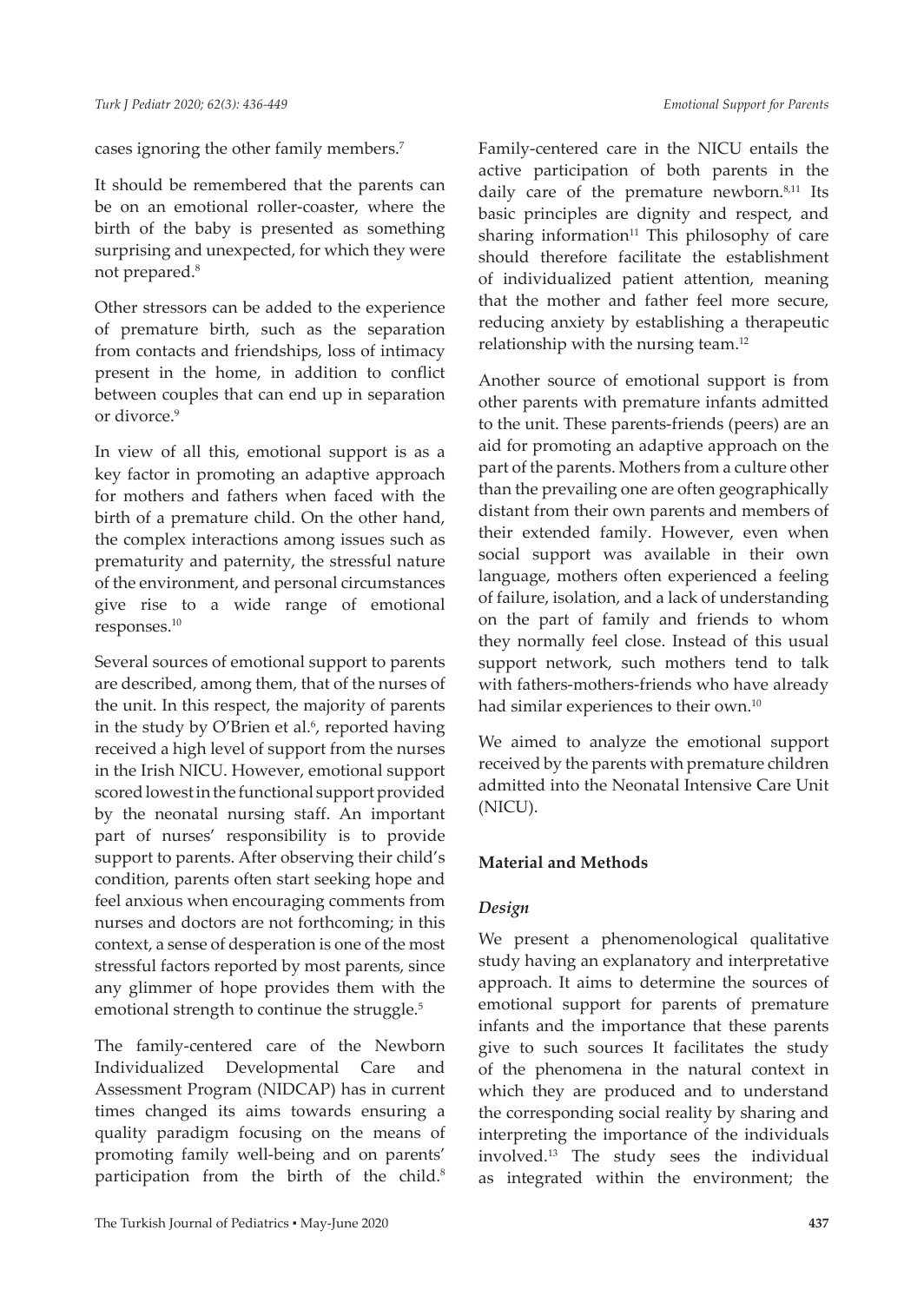individual is the only source of information for responding to the question posed. In the study that concerns us here, this individual is the mother and father of the premature baby.<sup>14</sup>

### *Participating population*

The participants were the mothers and fathers of premature infants admitted into the NICU.

Inclusion criteria:

- Fathers/ mothers of infants admitted into the NICU.
- ₋ Speakers of Spanish or Catalan (or else understand one or both).

Exclusion criteria:

- Parents with cognitive or behavioral disorders
- Mothers admitted for causes other than childbirth
- Denial of consent to record their voice during the interview.

The sample was theoretical, non-probabilistic, intentional and reasonable. Sample units were chosen on the basis of the representation of discourse variability. Individuals capable of providing a good response to the study questions were looked for, as well as the possibility that they were familiar with the study phenomena. To this end, a decision tree was drawn up providing those profiles that a priori would be explored (Fig.1).

It was additionally considered that the sample would be accumulative and sequential, that is to say, the sampling ended with the saturation of data, as well as flexible, circular and reflexive, meaning that the sampling decision could lead to the discovery of new aspects that would need to be studied, or in order to ascertain whether distinct informants were more suitable.

The sampling was performed through a recruiter, who was provided with the characteristics required of the informant.

# *Data collection*

Data were collected between April 2016 and February 2018. Data collection was carried out by nurses working in the NICU who are also researchers in this study, collecting data from informants whose children were not awarded to these professional´s care collaborators working in the NICU, collecting data from the informants whose children were not awarded to these workers' care.

The interview used was in depth, semistructured and individual, with a script of the



**Fig. 1.** Decision tree showing the profiles examined and the number of participants in each subgroup.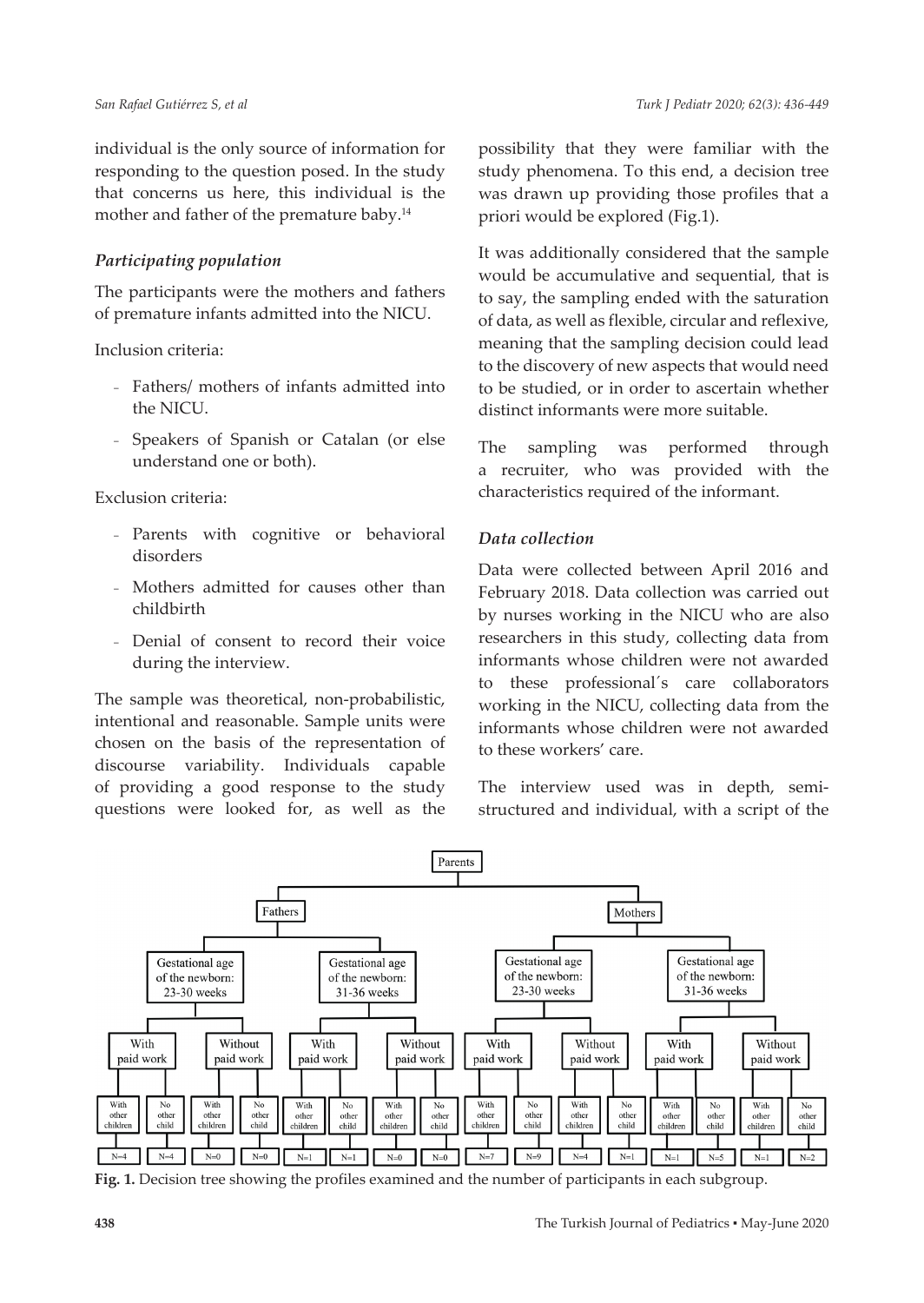basic aspects to explore, open, and focused on the aims of the study. A pilot interview was previously carried out with a mother, the results of which have not been included in this study. The interview script evolved as the interviews were carried out and as the data analysis from these interviews was undertaken, thus shaping the content of all subsequent interviews. They were carried out in a setting that was private, had good lighting conditions and was free from noise and other interruptions. The nursing office of the NICU was made available for this purpose. The interview lasted about 60 minutes. The investigator had a notebook in which his/ her observations and impressions during the interview were recorded.

There was a total number of 40 interviews, of which 10 were with men and 30 with women. The profile of men without paid work was not left pending further research as it was not possible to find fathers that fulfilled these characteristics.

The data collection was deemed to be terminated when there was saturation of information, that is to say, when the interviews with new parents did not provide data different to that already collected.

### *Data analysis*

Data analysis was performed at the same time as collection. The interviews were recorded in audio and were transcribed literally, after which they were returned to the participants for them to read, confirm or rectify anything that did not reflect their experiences.

Following receipt of the source documents, these were protected by removing all elements that could identify the participants and other individuals that appeared in the conversation, and by assigning fictitious names to the participants (maintaining gender).

Subsequently, the transcriptions were analyzed, first, by reading the text repeatedly so that the investigator became familiar with the conversation, preparing pre-analytical intuitions and coding the findings that appeared in the interviews that were then grouped into categories and families. Once finalized, an explanatory framework was created, and the findings of the analysis were contrasted with the original data.

As an aid to analysis the Atlas Ti 6.2 computer program was used.

With the aim of increasing the validity and consistency of the results obtained, a triangulation was performed by the investigators and specialists. The data were analyzed independently by two investigators not connected to the NICU in order to subsequently reach a consensus on the findings. The findings were then presented to specialists for their validation (Table I).

# *Ethical and legal aspects*

Permission to conduct the study was requested from the Neonatology Unit. The study was approved by the Ethics Committee of the Vall d'Hebron Research Institute, Barcelona. Spain. PR(AMI) 342/2015.

An informative document was written for the participating parents. Informed consent was requested prior to the data collection, and are available to those who require them. The transcriptions were stored electronically and password protected; access to these documents was exclusive to the research team.

Participants were informed of the relevant data that had been obtained during the course of the study. This information has been communicated to those that expressed a wished to have it; in the case of preferring not to be informed, this decision was respected.

### **Results**

The field work was carried out in the Neonatal Intensive Care Unit (NICU) of the Hospital Universitario Vall d'Hebron, Barcelona, Spain, which is a third-level, high-technology hospital.15 The Neonatal Unit has 25 critical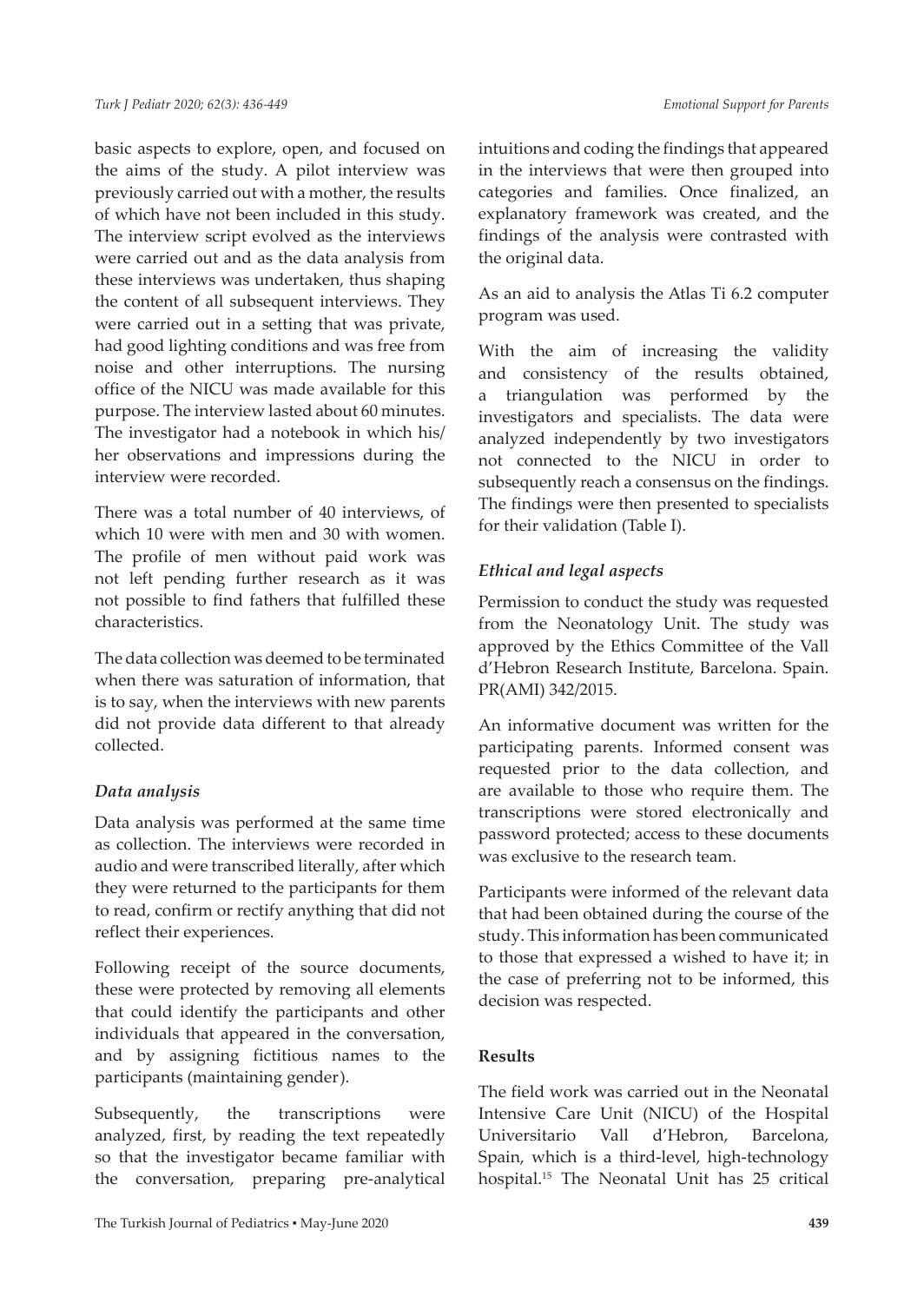| Criteria        | Description                                                                | Procedures                                                                                             |
|-----------------|----------------------------------------------------------------------------|--------------------------------------------------------------------------------------------------------|
| Credibility     | True value of an<br>investigation to the extent<br>that it may be credible | Data collection technique is explicit                                                                  |
|                 |                                                                            | Extensive and intensive observations are made                                                          |
|                 |                                                                            | The data are triangulated by investigators and experts                                                 |
|                 |                                                                            | Feedback is obtained from the informants                                                               |
|                 |                                                                            | The collections of data and the analysis are concomitant                                               |
|                 |                                                                            | The data are presented with examples (verbatim)                                                        |
| Transferability | Degree in which the<br>discoveries of the                                  | Profiles to explore are prepared in order to ensure the<br>homogeneity and heterogeneity of the sample |
|                 | investigation can be applied<br>to other subjects or contexts              | The sample is described (see Table I, sociodemographic aspects)                                        |
| consistency     | Dependency or Stability of the data                                        | The status and the role of the investigators are described                                             |
|                 |                                                                            | The physical, social and interpersonal context of the informants<br>are described                      |
|                 |                                                                            | Information collection techniques are described                                                        |
| Confirmability  | Makes reference to the<br>neutrality                                       | Particular registers are collected, textual transcriptions and<br>direct quotes are made               |
|                 |                                                                            | The suppositions are checked with the participants                                                     |
|                 |                                                                            | The information is collected by direct recording                                                       |
|                 |                                                                            | The position of the investigator is explained                                                          |

**Table I.** Guba Rigor Criteria based on Pla M, 1999 (reference: 14).

beds, 20 semi-critical beds, and 24 basic-care beds. There were 970 admissions in this unit throughout 2017. This NICU is an open unit, allowing 24/7 access to the parents of the babies admitted. Parents of diverse nationalities and ethnic groups, as well as different academic profiles, were interviewed. The characteristics of the participants are shown in Table II. An elevated mean age was observed in both the fathers (38.8 years) and in the mothers (35.05 years).

The present study shows distinct categories and families: 1) the experience and emotions of a premature delivery; 2) the emotional support received by the father/mother of the spouse in the event of a premature delivery, and that offered by their spouse/partner; 3) the emotional support offered by the health professionals (doctors, nurses, etc.); 4) the informal emotional support offered by relatives and other fathers/ mothers in the NICU undergoing the same situation. The emerging category 'emotional distance' appears throughout this study. The

informed consent was signed both by the informant and the researcher before recording the interview.

# *The experience and emotions of a premature delivery*

Regarding the event of a premature birth, participants experienced feelings of sadness and guilt (parents of the newborn), as well as disappointment and anxiety for not having achieved a full-term pregnancy (mothers).

Cristina (aged 37), explains her experiences and opinions in the following way:

*"She was very small; just when you start to see something more of the pregnancy… I've got a bigger tummy and then suddenly… it's not there. Other mums say: "I just can't wait any longer for this baby! I'm so heavy, everything's a real pain"…I didn't have the time to feel like this…it's like when you have something and then they take it away from you. It's taken for granted that it should be supernice and super-happy, but this is more like a wake,*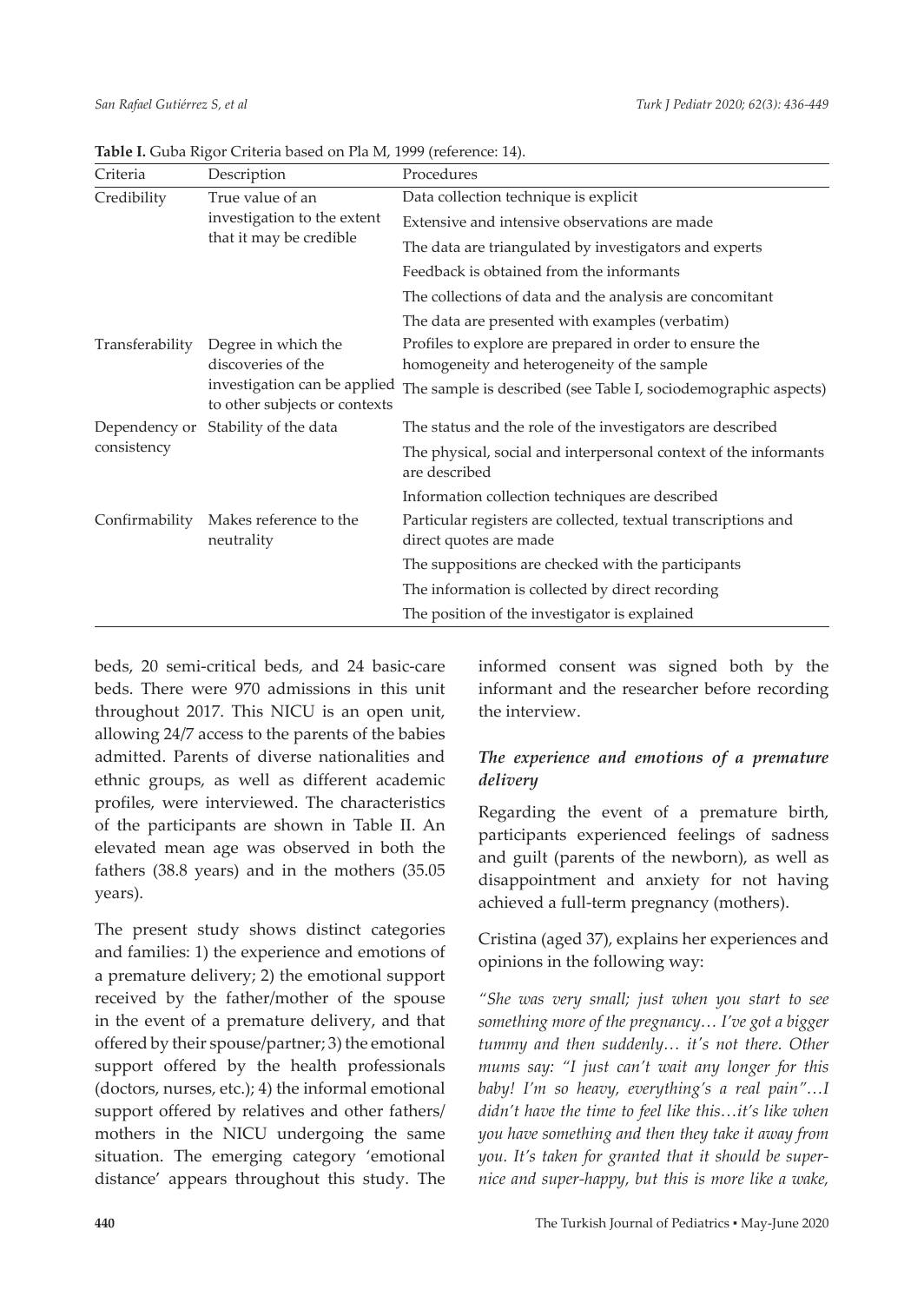**Table II.** Sociodemographic data of the participating parents.

| Mothers (n=30)               | Fathers $(n=10)$            |
|------------------------------|-----------------------------|
| Mean age: 35.05 years        | Mean age: 38.8 years        |
| 20-29 years, n=5             | 20-29 years, n=1            |
| 30-39 years, n=17            | 30-39 years, n=5            |
| 40-49 years, n=8             | 40-49 years, n=3            |
| 50-59 years, n=0             | 50-59 years, n=1            |
| Nationality                  | Nationality                 |
| Spanish, n=24                | Spanish, n=9                |
| Romanian, n=2                | Ecuadorean, n=1             |
| Pakistani, n=1               |                             |
| Ecuadorean, n=1              |                             |
| Moroccan, n=1                |                             |
| Uruguayan, n=1               |                             |
| Ethnicity                    | Ethnicity                   |
| Caucasian, n=25              | Caucasian, n=9              |
| Muslim, $n=2$                | South American, n=1         |
| South American, n=2          |                             |
| Gypsy, $n=1$                 |                             |
| <b>Births</b>                | <b>Births</b>               |
| Twins, $n=8$                 | Twins, $n=2$                |
| Single, n=22                 | Single, n=8                 |
| Level of studies             | Level of studies            |
| Primary, n=5                 | Primary, n=1                |
| Secondary, n=11              | Secondary, n=5              |
| University, n=14             | University, n= 4            |
| Duration of gestation        | Duration of gestation       |
| 23-30 weeks, n=21            | 23-30 weeks, n=8            |
| 31-36 weeks, n=9             | 31-36 weeks, n=2            |
| Work situation               | Work situation              |
| Active paid work, n=22       | Active paid work, n=10      |
| Without paid work, n=8       | Without paid work, n=0      |
| Number of children           | Number of children          |
| Have 1 child, n=17           | Have 1 child, n=5           |
| Have more than 1 child, n=13 | Have more than 1 child, n=5 |

*or a feeling of sadness, of guilt…I wasn't up to the demands of the delivery, or the birth of a child at fullterm… It doesn't even have a name, my poor little thing"*

Emma (aged 43) explains her experience of the premature delivery of a twin pregnancy:

*"I'd already thought about prematurity… I said, well, just hang on until week 29 or 30, to the end*  *of December or the beginning of January. I was expecting to have two premature babies but nothing so extreme, week 25. It was a real shock to be operated on for this… 'Save my children', that was the only thing that interested me, I wasn't worried that that my blood pressure was high, nothing bothered me". Just that fear, the fear that they wouldn't survive".*

In the account given by some of the participants, because an explanation for the premature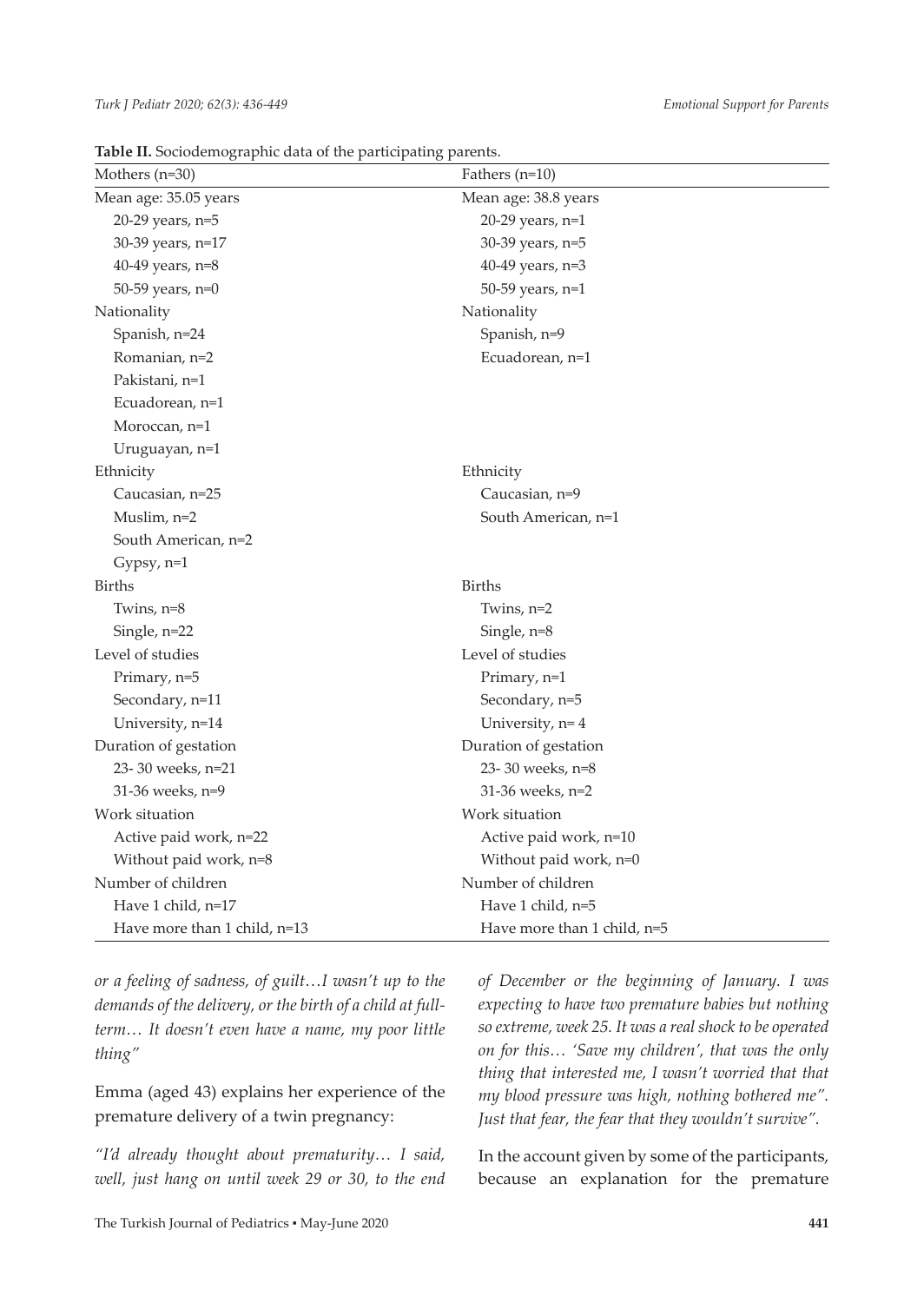delivery is not available, this lack is attributed to God's will.

Rafaela (aged 36) explains her experience of pregnancy by insemination and her premature delivery in the following way:

*"God knows why it has happened, why it had to be born this way. Of course, you end up saying; "if it had been two or three months more inside me, this would not have happened. It's… well, you've gone and left your heart there. I thought that when the artificial insemination was carried out, I might have had a miscarriage in the first few months, but this didn't happen. What actually happened never ever came into my mind before; it was only later that I learned about artificial insemination being one of the causes of pre-eclampsia".*

Maria (aged 30) explains her pregnancy and her daughter's premature birth. Other cultures also reveal the same feelings of guilt by the mother for not having made things better for the baby during pregnancy, and because of the premature delivery itself.

*"Really, I just don't know what happened, I think that it was my fault, I was very stressed in the last 3-4 months because of things at home, family things… One day I wanted to quit work, nobody understood me. I told them I wanted to quit work and they told me, OK, do what you want, but in reality they wanted me to continue working. In the previous pregnancy I did not look after myself, I didn't know how to, but in this one, I looked after myself very well, my husband has always made lunch, dinner, for me, he gave me fruit, because my husband knew that the other child was born with low weight, and wanted the daughter to born safely (...). I know my husband says that it's not my fault; but I know that it's all down to me, because I didn't do things right, I worked, did work around the house, I put on weight…I called my husband and told him to come quickly, I was very scared: she's very small, I don't know what's going to happen, I don't know if she'll make it, don't know what's going to happen. I was crying, praying, I was in surgery for 3-4 hours. I just don't know what is going to happen…"*

Oriol (aged 29), talks about his partner's pregnancy and his daughter's premature birth:

*"You're worried about what might happen, the first 4-5 hours are very important, their first seconds, how to react… well, yes, the NICU is quite impressive, because it's a unit that, I mean, listen, things are more serious in here and especially it's like how my wife said, I can't do anything. You feel impotent on not being to do anything. It's all new, I don't know how to react. We are first-time parents, we have to take it all in…at first it was a shock, not severe, very severe, very sudden and very bad…We have to move forward".*

Gloria (aged 42) explains her pregnancy and the premature delivery of her twin daughters, as well as her feelings of guilt.

*"I felt guilty, it might have been my age that influenced thing, but here, there's a lot of young people in the same situation as us, so if it happens to you, it just happens and that's that…"*

#### *Emotional distance*

In our study, some mothers and fathers explain situations that we identify as emotional distance. Emotional distance can be defined, in the case that concerns us here, as a distant view taken with regard to the current problem, that is to say, after the birth of the premature baby and its admission into the NICU. This emotional distance leads to a situation in which the parents do not feel as if they were the parents of their newborn child and, consequently, delegate the care and attention of their baby to professionals, showing ambivalent feelings about the new situation.

Cristina (aged 37) explains the emotional distance she felt towards her daughter.

*"You feel any connection, but it's your baby...yes, I see her more as a person that you need to bring up, I don't have this baby feeling, all cuddles and babytalk… I see her more like just a person".*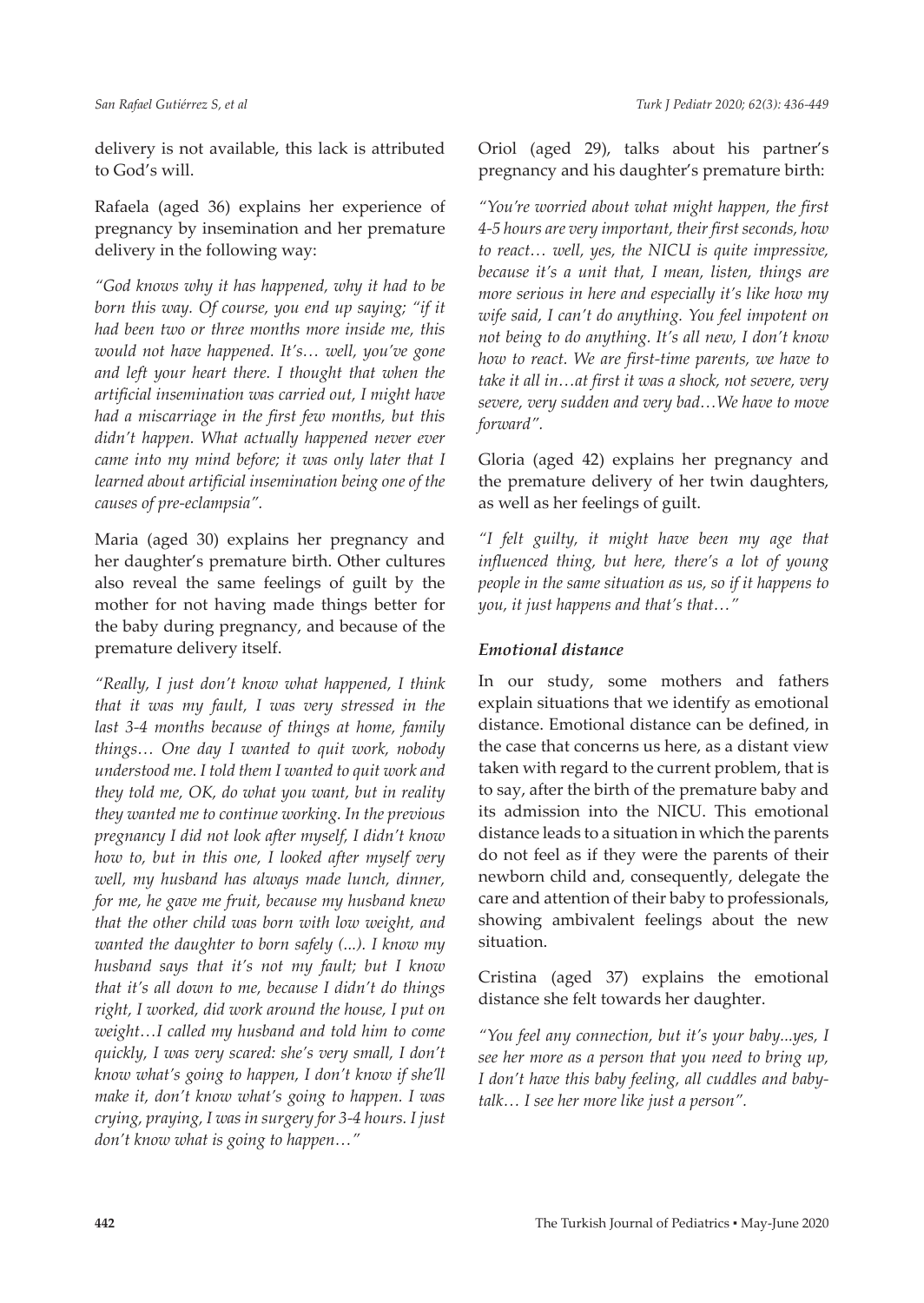Gloria (aged 42), explains the emotional distance with her daughters.

*"There is like a kind of, like a…an emptiness inside, no? There is like a kind of distance. Whereas you say it's mine, of course…that as long as you do not touch it and let a few days or hours pass by, well… The connection, that these are my own daughters, really is present, of course. But I'm not sure what to think. Can they survive, so small? That's what I think… it's what was in my head at that time".*

Rafaela (aged 36), explains her emotional rollercoaster.

*"No, I believe that hormonally it is also a roller coaster… the emotions and all the moods. You are making normal progress. At first you cannot stop crying, later on talking, you remember and you are still emotional…"*

# *Formal emotional support received by the parents from the professionals (nurses, doctors and psychologists)*

Neonatal nurses are expected to show competence and a willingness to involve mothers and fathers as soon as possible in the care of their baby, and also to be open to developing a relationship of confidence with the parents.

Abel (aged 38) describes the help received from the nurses.

*"They [the nurses] didn't ask me about my emotions or feelings. I think my wife needed help, because I gave her support. I helped her to cry, because all of this was stored up inside and yes, she did need a professional to help her."*

Yolanda (aged 34) describes the help she received from the nurses in the Unit.

*"And later, where I got a lot of support, it was with the nurses. Sometimes I was a little… I don't know, they help you, they explain things to you… they even explain things to you later on, when you're at home, what will happen… for example, me with* 

*breastfeeding… they really have helped a lot. They gave me real encouragement, above all. So that I don't get obsessed with things".* 

Rebeca (aged 34) comments the following on the psychological support that she received.

*"Well, the psychologist is there… but for me, it was better talking to the mums than with the psychologist. M. is a really good person; she came specially to look for me so we could talk about things…"*

Gerardo (aged 33) describes the psychological support that he received.

*"Professional psychological support? No, professional no, because you know what you have to come to terms with anyway. You just have to get your head around it, you've drawn the short straw… when things are fine, then… you just tell it like an anecdote and that's it. I didn't need a psychologist. I talked it over with whoever I needed to, my parents, my sister and that's that. You know, I just don't need to explain it to anybody else".*

Clara (aged 28) recalls the psychological support that she received

*"On the other hand… the psychologist did come round. But, well, if you don't really believe in psychologists… we were on the floor above where the baby was admitted, there were a few very bad days and she came to see me twice, the next time I went down to see her. I never saw her again; she came and told me that I seemed fine."* 

Carlos (aged 37) describes the help received from the nurses.

*"They offered us psychological support several times. And finally, one day when I saw my missus in a bit of a state and that, I said "if you want, come and talk to her sometime. Let's see if you can help us with anything". And, well, she came along one day to talk to us, but from my point of view, I don't really think it helped me much. Because what I'm going through I have go through anyway. And to talk about it, well, I'll talk to someone that I know and trust and I'll tell them everything I would have told her anyway".*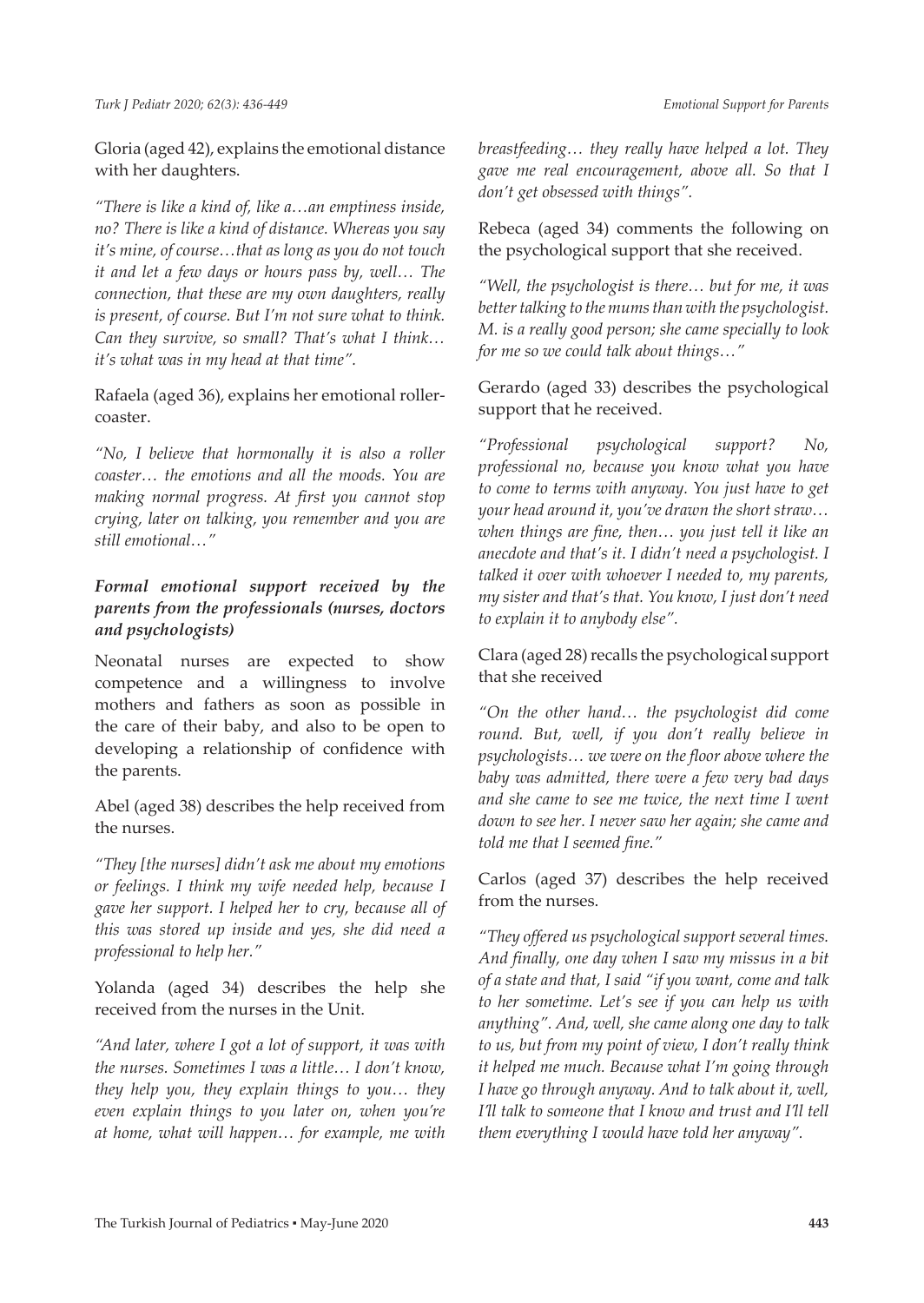# *Informal emotional support offered / received by their partner / husband*

Due to the distressing situation experienced by the fathers in NICU, the health care systems have changed their objectives towards the quality of care paradigm, promoting well-being centered on the family, and in the continued and maintained participation by the fathers. The benefits that are observed from this active participation by the fathers in the care are: reduction in the stay, improved well-being of the fathers, and an improved neuro-behavioral development of the baby. However, the concerns expressed by the fathers are about the well-being of their partner and their baby.<sup>8</sup>

Luis (aged 31), discusses the pregnancy and premature delivery of his son, and how he cared for his wife

*"You have to try, poor thing [his wife], to be as affectionate as possible at that moment and explain to her that, look, everything's fine, it's okay, you know with the tubes and all that. I've seen him and he looks just great, he's a little fighter. And anyway, at that moment you couldn't really tell her even if there was something wrong, you just can't give her any bad news, poor thing (…). So, well, you just try to cheer her up".* 

# *Emotional support received by first-time parents from other parents whose child is in the same NICU.*

The participants' conversation mentions the help received by parents from other support parents whose own children have also been admitted into the NICU. The place used for the exchange of experiences was "the milk room", where the extraction of milk is carried out. This was a meeting point where both positive and negative experiences were exchanged.

Rebeca (aged 34), describes the help she received from other support mothers with infants admitted to the NICU.

*"It's far easier for me to talk to the other mums than to the psychologist". "The milk room is an*  *interesting place.... I had the chance to speak to other mums there (...), of course, you always meet the same mums there. You end up explaining your worries and you can let off steam. Or maybe you meet other mums who tell what's happened to them and that's just as good. They cheer you up, they tell you what's easier and what works really well…"*

Josefa (aged 43), describes her own experience of this help.

*"Well, it's really good and you get to know people in the NICU. For example, in the milk room, there's lots of different experiences. Some people speak more positively than others. Other times they start talking and all you get are only problems, pain and misery, and you so end up saying that your milk has run out…. For example, people who have already experienced this situation have a bit of perspective and can explain it. Lots of mums are alone, because they're from other places, probably the husband can't be there with them because he's working. We give each other emotional support, but if we needed any other kind of help, we would ask for it. On the trips home and back again, my husband and I talked about how we were both managing".*

Clara (aged 28), talks about the help received by other support mothers with infants admitted in the NICU.

*"It's just like being at the hairdresser's when you're in the milk room. People are always asking you things like 'how are you doing?'; 'How many weeks ago was your baby born?'; 'How much does he weigh?'; 'How are you coping with all the stuff?'; 'How long have you been here?'. You hear about everything in the milk room, about benefits, how they work them out, things you have to hand into get them, all of that, and that's a big plus (…). It's been really useful for me, yes… you share these moments, you say, if there's anything here, there's a bit of humanity, and that's not easy to find in other situations. You connect, you feel supported and comforted. You feel like you're not the only one going through all of this. And later, you get help from the mums who have more time and then you help the new mums"*

Diana (aged 32) considers the help that she received through social networks;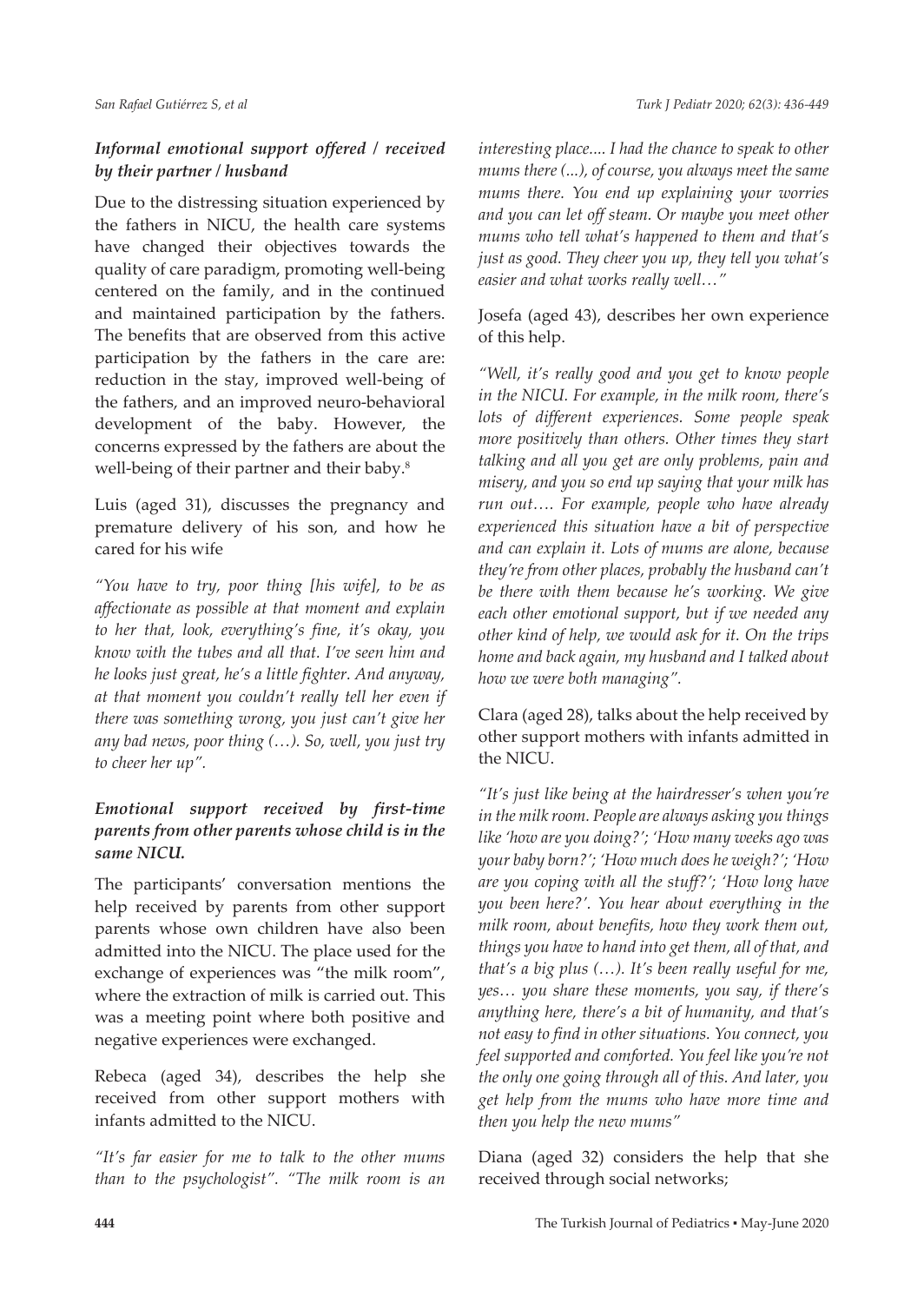*"There is a group of mothers called "Vall d'Hebron prematures", on Facebook. I gave it a like. It has been good for me because you end up reading other cases. And the other day I read an article by one of the girls and I could really identify with that. You know? I also had my child here. I've been helped here by other mums and dads who've got through all of this…".*

José (aged 51), talks about the help received from other support mothers/fathers.

*"D. [another father] told me that he was in the Vall d'Hebron prematures group on Facebook; I took part in this group, too. I have been in contact with parents who had a premature child, even with one of my friends, who I knew has two 11-year-old twins of 11 years and one of them was monitored at home, what a drag…"*

However, some parents comment on the fact that they were unaware of the social network support groups for parents with premature infants.

Raquel (aged 41) discusses not knowing about the social network groups, adding that the support received from other mothers with infants in the Unit was sufficient.

*"I haven't been to any support group, and I didn't know about the Vall d'Hebron prematures group on Facebook, I did not read any of the comments from other parents (…). But I really liked the milk room, it is the place where most of the mums go to. I got to talk to other mums about my children, and they talked to me about theirs. The milk room was really useful for me, basically because you talk to other mums about their situation, and sometimes you say, well, things aren't so bad for me. And we also talk about our personal situations and things".*

### **Discussion**

The mothers in this study showed feelings of guilt and sadness, searching for the causes that triggered premature delivery, in addition to a sense of fear regarding the prognosis and survival of their baby. In his text on crisis intervention, Roberts<sup>15</sup> highlights the prior conditions for

crisis: the most important precipitating factor is a stressful or dangerous event. However, two other conditions are also required: (a) the subject's perception that the stressful event will lead to considerable unease; and (b) the subject's inability to resolve the disruption through the coping methods being used to that end.10,15 Other authors report a profound change in social roles and expectations. In the case that concerns us, the mother finds herself with a baby in a critical state, instead of being able to take up the expected role of a mother with her full-term baby. This experience can lead to posttraumatic stress disorders<sup>10,16</sup>

When mothers do not receive enough support from the staff that looks after their child, they turn to God. We agree with the observation by Heidari<sup>5</sup> which states that parents are searching for hope and hoping to talk with the doctors and nurses. When these needs are not satisfied, they resort to God and to prayer to cope with the stress.

According to Borrero<sup>17</sup>, a suitable *management* of these feelings should be carried out by the nurse responsible, a nurse trained in family relationships. Care is required in such circumstances that is based on listening to experiences, information, in accordance with a guide on participation, and directed towards stabilizing the role of the mother as soon as possible so as to reduce stress.

On the other hand, we must take into account that in the NICU, nurses have responsibilities that go further than caring for the newborn child, such as the commitment to the parents, especially the mother, to accompany them in the first visits to the NICU, inform on the condition of the baby, answer questions, give emotional support, encourage the visit and the contact, participate in the nursing care and inform about the procedures and treatments performed.<sup>12</sup>

The findings of this present study, as regards the feelings expressed by mothers on premature delivery, are in agreement with that reported by Frello et al.12 On the admission of their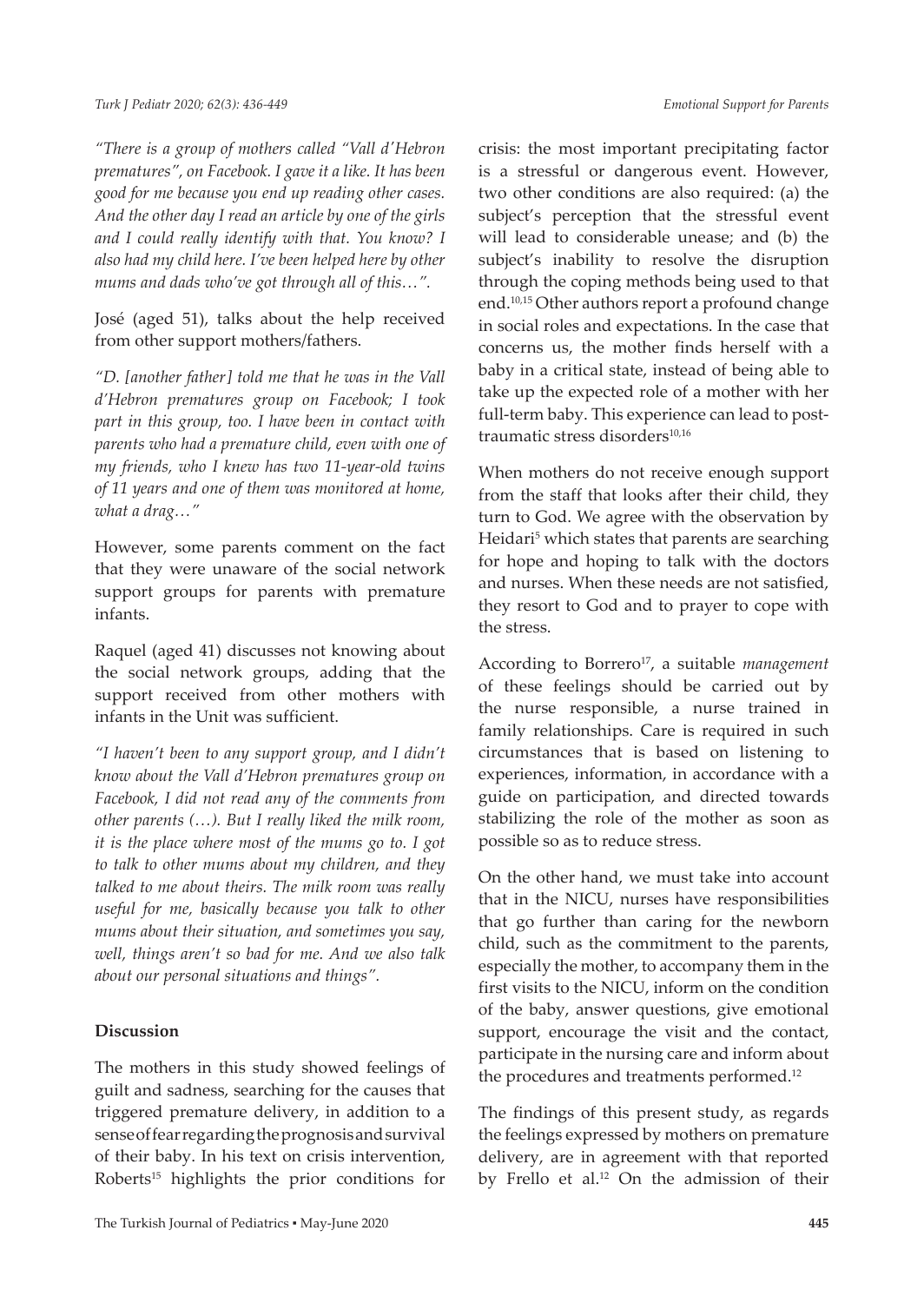child to an NICU, mothers feel a sense of guilt, disappointment and anxiety, as well as the need for emotional support at this difficult time.

As reported by Shin and White-Traut<sup>18</sup>, negative feelings on the health of the baby and a lack of confidence in the medical team lead to a higher level of stress than the simple fact of having a baby in the NICU. Our study's findings differ from those of Heidari<sup>5</sup> and Shin et al.<sup>18</sup>, since we observed few signs of any lack of confidence in the doctors and nurses in the department; stress in our study is identified more with uncertainty about the future and about the baby's development and progress and is also linked to a lack of knowledge regarding the causes of the premature delivery. In view of all this, we infer that frequent and open communication by the nursing staff, based on empathy, active listening and the handling of topics on which parents show concern, could contribute to a reduction in the anxiety felt by these parents and to facilitate a more relaxed experience of their child's hospitalization.

In 2017, Heidari<sup>5</sup> showed that when the parents become anxious due to having a baby in the NICU, they look for alternative ways to improve their child's health and its chances of survival. This action in itself helps the parents to cope better and to gain a little control over the situation. For many parents, constant praying may offer them a sense of calm, hope, and acceptance. These findings can help to improve both clinical performance and quality of care through a focus on considering the parents' emotional state and through enabling nurses to communicate with the parents in keeping with their behavior and spiritual needs.

In our study, the fathers stated that they were not always asked about their emotions and feelings during their stay in the NICU. According to Frello et al.<sup>12</sup>, nurses may forget that fathers need support and emotional guidance, thereby undermining the interpersonal relationships that are seen as one of the challenge in the movement towards humanizing care. Health professionals are concerned with perfecting

their technical abilities, in some cases neglecting the care of individuals. A failure to recognize the importance of the mother and to include her needs in nursing care is seen as indifference.

Parents subjected to the stressful situation of a premature birth can show emotional distance and also reveal themselves to be, in effect, on an emotional roller-coaster, that is to say, they are characterized by marked emotional ups and downs. The results of this study coincide with the findings of Ionio et al.<sup>19</sup> who suggested that, during the mother-child interaction, mothers of premature infants are more distant than are mothers of full-term infants. They also find it easier to withdraw from interacting with their baby. On the other hand, the fathers of pre-term babies are more prone to resilience than stress. Likewise, those mothers showing stress, negative feelings (anxiety, depression, and anger), as well as post-traumatic symptoms, showed a maternal behavior of distancing themselves from the infant during their interactions. Ionio et al.19 found that the perception of a dysfunctional mother-child interaction from the point of view of the mothers could have an influence on greater distancing during the interaction. This shows that if the mother does not perceive the child as appropriate to her expectations and to the interactions, the infant does not reinforce the mother's own sense of being mother and probably may be more distance in the interaction with her baby.19

O'Brien et al.<sup>6</sup> pointed out the time of admission of the premature infant into the NICU as a stressful time and full of anxiety for the parents. They pointed out the concerns for the diagnosis and the highly technological environment and worries about a change in their functions as parents. We have not found authors describing the sense of separation felt by the parents from their hospitalized baby and the feeling, also described by the parents in the present study, on a lack of bonding with the baby possibly determined by the circumstances of birth and restrictions on contact with their child and any decision-taking involved.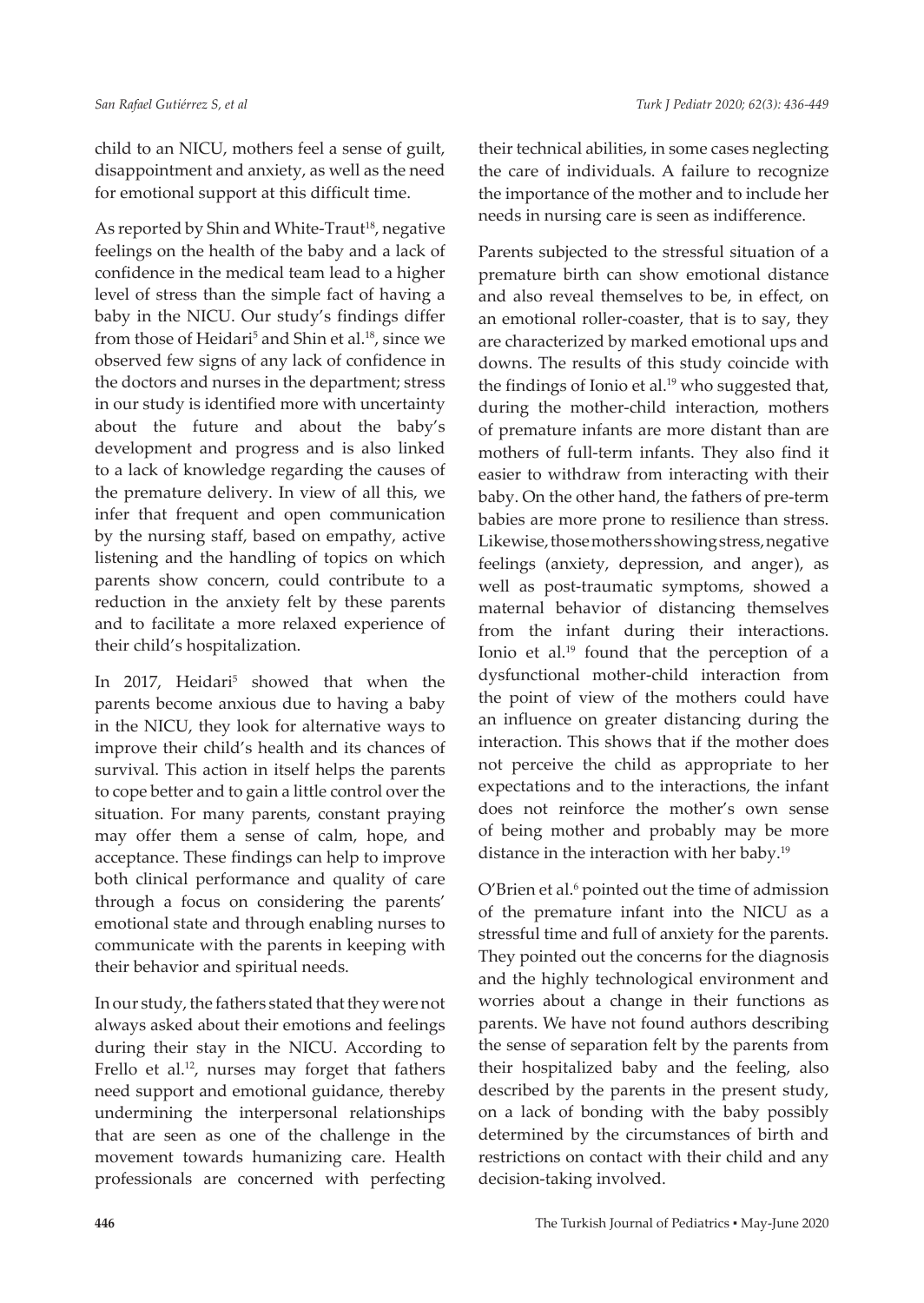The informants identified the attention received from the nurses as 'very good'; however, in some of the conversations, deficiencies in communication were noted, as well as in the psychological care given to fathers. As indicated by certain authors, it is essential that the NICU team welcomes parents and establishes effective therapeutic communication with them, avoiding the use of technical terms distinct from maternal reality, which only serve to mark professionals as withholders of knowledge.<sup>12</sup>

Our study also enquires into the emotional support provided by the psychologist assigned to the NICU. The conversations reveal a rejection of the help provided by this healthcare professional, this being associated with the social connotations of mental illness that such professional support involves.

There is evidence in the literature that nurses provide most of the communication on emotional support for the parents in NICUs, and that this type of support is appreciated by parents.<sup>20</sup>

Of the studies that consider the relationship established between nurses and mothers with babies admitted to the NICU, it is possible to perceive that there is margin for improvement, despite the effort recognized.10,12

The information and observations provided by the informants in this study was in agreement with that expressed by certain authors. Ardal et al.10, showed that mothers felt less guilty, less anxious, and had more confidence, after talking with their support mother-friend. The support parents-friends reduced the sense of isolation felt in relation to the birth; similarly, the conscientious use of the support motherfriend experience itself, in response to the concerns of the first-time mother, seemed to have a profound impact on this situation.

As well as that which has previously been mentioned, other sources of emotional support were identified, such as social networks and *WhatsApp* groups. In this case, support is derived from the discovery that one's own story is not unique, which will then lead to a better acceptance of the situation.

The findings of the present study show the importance of support among peers, that is to say, among parents going through a similar situation. This support becomes key in overcoming the problem, the distress and the pressure of having a newborn child who has been admitted into an NICU. This coincides with the views reported by Ardal et al.<sup>10</sup>, which highlights the importance of mutual support for vulnerable parents.

In conclusion, in the context of a premature birth, mothers expressed feelings of sadness and guilt, asking themselves where they had failed and what they did wrong. Mothers and fathers are both afraid that their child, with a low birth weight and related immaturity problems due to prematurity (sometimes extreme), may not survive which is sometimes extreme.

In light of this stressful situation, parents undergo an emotional roller coaster and have ambivalent feelings about this new situation. As a defense mechanism, they adopt emotional distance, delegating the care of their baby to the health professionals so as to process the situation being faced, and for which they were not prepared. Consequently, parents require emotional support that may come from the health professionals themselves, but may also be in the shape of informal support.

In the ambit of professional-emotional support, parents identify the nurses as a key part, since they accompany the parents, inform them, and instruct them in childcare. Nurses must therefore take an interest in the process being undergone, attempting to give support and help to parents according to their expressed needs.

Another source of professional-emotional is that provided by the NICU psychologist, which was shown to be factor that was not determining, almost certainly due to the social connotations that psychological treatment entails.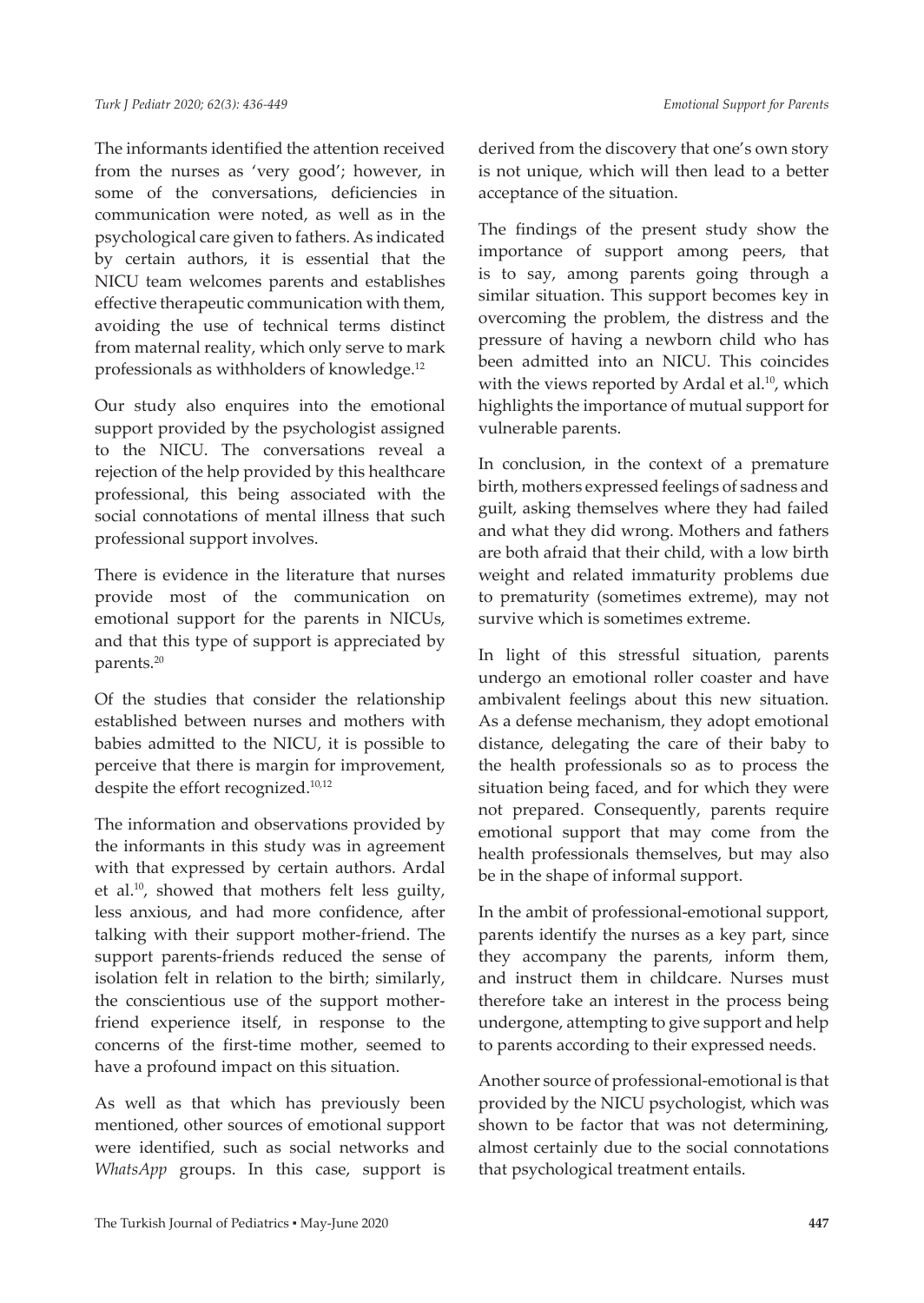As regards non-professional support, parents identified as very beneficial the exchange of experiences with other mothers and fathers whose children had also been admitted into the Unit, as well as support groups on social networks, and the use of WhatsApp groups in which they can give voice to their worries and compare their experiences with other parents who are possibly going through a similar experience, or whose child has overcome prematurity.

The nurse needs to know about these sources of support and should guide families towards them, in order for them to understand their emotions when facing the situation, they are experiencing with their children.

Among the limitations there is the difficulty of the father taking part in the interview, as studies have shown the difficulty of combining work, caring for the hospitalized wife, for other children and for the premature child; for all of these reasons, there are still profiles in this study that require fuller exploration.

Other limitations are those common to qualitative methodology as regards the generalization of data. For this reason, this qualitative-research study cannot be extrapolated to all communities.

Finally, an additional limitation was that the informants did not provide all the information that was actually available to them, due to the fact that the researchers were from the service area in which their child had been admitted; they therefore retained whatever information that might be conflictive in such cases.

#### **REFERENCES**

- 1. Organización Mundial de la Salud. Nacimientos Prematuros [Internet]. 2018. Available at: https:// www.who.int/es/news-room/fact-sheets/detail/ preterm-birth
- 2. Iriarte Roteta A, Carrión Torre M. Experiencias de los padres de grandes prematuros en la Unidad de Cuidado Intensivo Neonatal: revisión sistemática de la evidencia cualitativa. Metas Enferm 2013; 16: 20- 25.
- 3. Caplan G, Mason EA, Kaplan DM. Four studies of crisis in parents of prematures. Community Ment Health J 2000; 36: 25-45.
- 4. Aagaard H, Hall EOC. Mothers' experiences of having a preterm infant in the neonatal care unit: a meta-synthesis. J Pediatr Nurs 2008; 23: e26-e36.
- 5. Heidari H, Hasanpour M, Fooladi M. Stress management among parents of neonates hospitalized in NICU: a qualitative study. J Caring Sci 2017; 6: 29-38.
- 6. O'Brien CK, Warren PL. Father's perceptions of neonatal nursing support. J Neonatal Nurs 2014; 20: 236-241.
- 7. Llamas-Sánchez F, Flores-Cordón J, Acosta-Mosquera ME, González-Vázquez J, Albar-Marín MJ, Macías-Rodríguez C. Necesidades de los familiares en una Unidad de Cuidados Críticos. Enferm Intensiva 2009; 20: 50-57.
- 8. Provenzi L, Santoro E. The lived experience of fathers of preterm infants in the neonatal intensive care unit: a systematic review of qualitative studies. J Clin Nurs 2015; 24: 1784-1794.
- 9. Orallo Toural V, Gómez Cano M, Echevarría Saiz A, De Miguel Sesmero JR. Desarrollo evolutivo infantil, patología obstétrica y repercusión sociofamiliar en nacidos antes de la semana 29. Prog Obs Ginecol 2008; 51: 453-464.
- 10. Ardal F, Sulman J, Fuller-Thomson E. Support like a walking stick: parent-buddy matching for language and culture in the NICU. Neonatal Netw 2011; 30: 89-98.
- 11. Guerra Guerra JC, Ruíz de Cárdenas CH. Interpretación del cuidado de enfermería neonatal desde las experiencias y vivencias de los padres. Av Enferm 2008; 26: 80-90.
- 12. Frello AT, CarraroII TE. Enfermagem e a relação com as mães de neonatos em Unidade de Terapia Intensiva Neonatal. Rev Bras Enferm 2012; 65: 514- 521.
- 13. Berenguera Ossó A, Fernández de Sanmamed Santos MJ, Pons Vigués M, Pujol Ribera E, Rodriguez Arjona D, Saura Sanjaume S. Escuchar, observar y comprender. Recuperando la narrativa en las Ciencias de la Salud. Aportaciones de la investigación cualitativa. Barcelona: Institut Universitari d'Investigació en Atenció Primària Jordi Gol (IDIAP J. Gol), 2014.
- 14. Burns N, Grove SK. Investigación en Enfermería. Desarrollo de la Práctica Enfermera Basada en la Evidencia (5th ed). Madrid: Elsevier; 2012.
- 15. Roberts AR. Crisis Intervention Handbook:Assessment, treatment, and research (3th ed). New York: Oxford University Press, 2005.